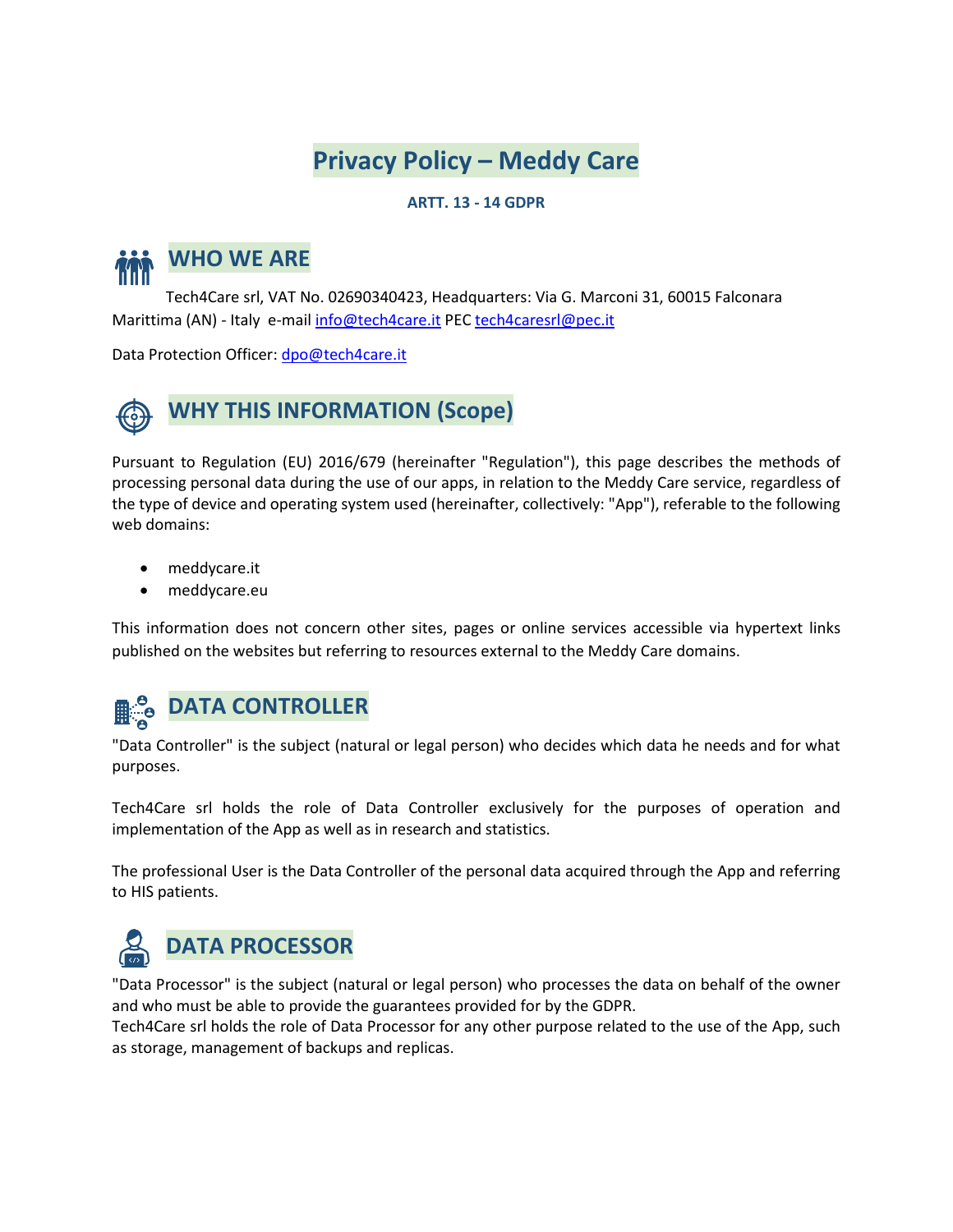

Sometimes technological evolution does not facilitate the task of protecting the data we process. If you have any doubts, if we keep incorrect or incomplete data or if you think that we have mishandled your personal data, please contact the Data Protection Officer (RPD / DPO) or send a request using the "Exercise of Rights ", downloadable at the address below. Our Data Protection Officer (RPD / DPO) will review your request and contact you to resolve the issue as soon as possible.

The Data Protection Officer (DPO) can be contacted at the e-mail address: dpo@tech4care.it

#### **WHAT WE DO WITH YOUR DATA AND WHT (TYPE OF DATA AND PURPOSES)**

| Data related to professional users of the App:<br>$\sigma$ |                                                                                                                                                            |  |
|------------------------------------------------------------|------------------------------------------------------------------------------------------------------------------------------------------------------------|--|
| <b>TYPE OF DATA</b>                                        | <b>EXEMPLES</b>                                                                                                                                            |  |
| Personal data                                              | including Name, Surname, e-mail address; birth data (date, country,<br>province, city); gender; telephone number (landline and mobile); picture<br>profile |  |
| <b>Business</b>                                            | fiscal Code; VAT number; residence data (country, province, city, postal<br>code, address, house number);                                                  |  |
| Telematic traffic                                          | Log, call source IP address, transaction log.                                                                                                              |  |
| (Potentially) sensitive<br>data                            | biometric data such as images, audio and video exclusively as data<br>processors (if uploaded by the user of the App)                                      |  |

| <b>PURPOSE OF THE</b><br><b>PROCESSING</b>                                                                                                                                                                           | <b>LEGAL BASIS</b>                                                                                                                                                                                                                                                                                                                                                                                                    |
|----------------------------------------------------------------------------------------------------------------------------------------------------------------------------------------------------------------------|-----------------------------------------------------------------------------------------------------------------------------------------------------------------------------------------------------------------------------------------------------------------------------------------------------------------------------------------------------------------------------------------------------------------------|
| Management of<br>contractual relationships                                                                                                                                                                           | Processing related to the preliminary activities and consequent to the purchase<br>of services (order management, service provision, invoicing and payment<br>management, complaints and / or reports to the support and assistance service,<br>provision of assistance activities, sending of communications with informative<br>content as well as any other type of fulfilment related to contractual obligations) |
| Defence of rights in court<br>or out of court proceedings<br>Information security and<br>fraud prevention<br>Promotion activities on<br>Services/Products similar to<br>those purchased, research<br>and statistics. | Legitimate interest of the Data Controller, taking into account the balance of the<br>rights of the latter and the interested party.                                                                                                                                                                                                                                                                                  |
|                                                                                                                                                                                                                      | Compliance with legal obligations and pursuit of the legitimate interest of the<br>Data Controller                                                                                                                                                                                                                                                                                                                    |
|                                                                                                                                                                                                                      | Legitimate interest of the Data Controller to promote products or services for<br>which the customer may have interests. However, the customer has the right to<br>object at any time.                                                                                                                                                                                                                                |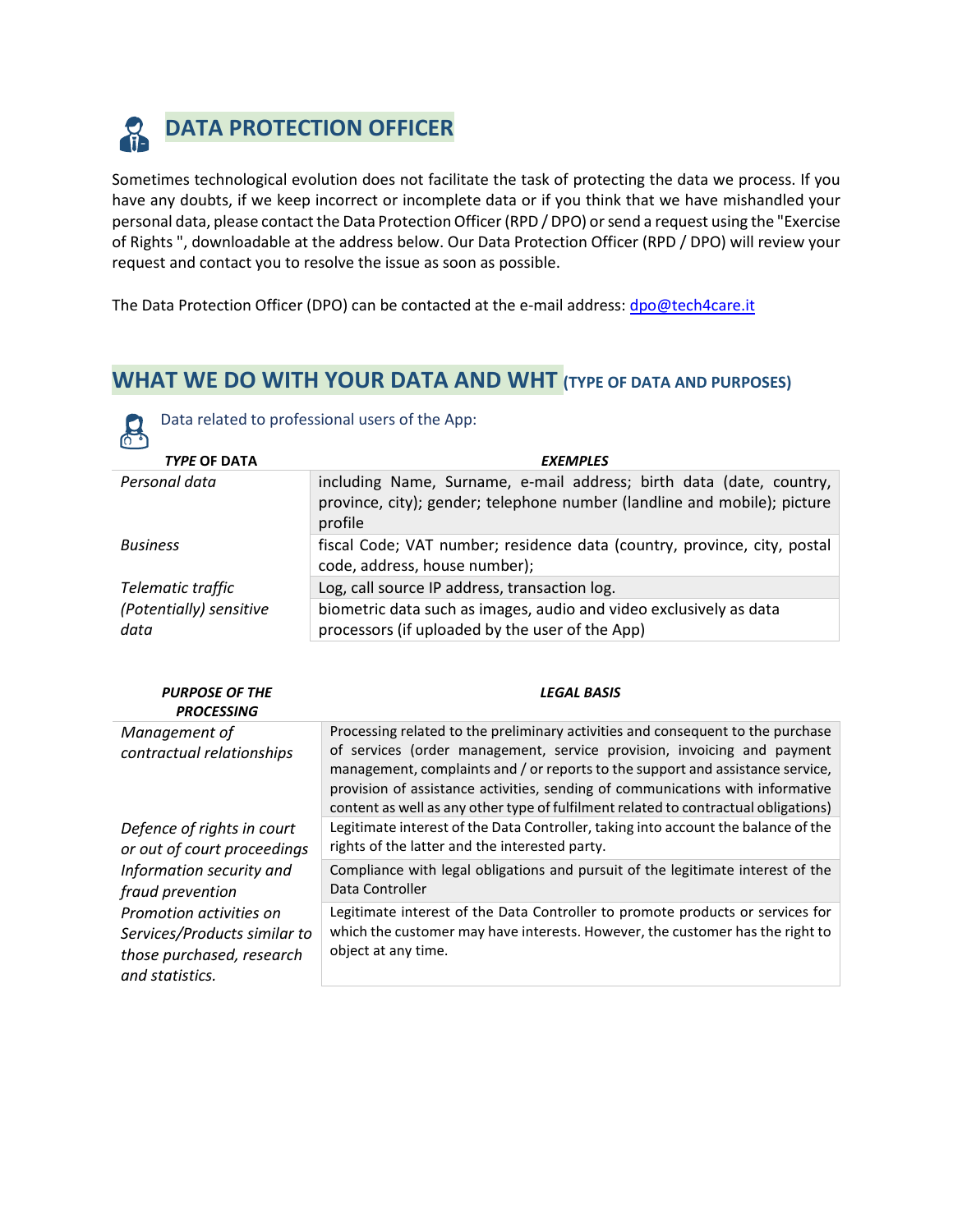

*Telematic traffic* Log, call source IP address, transaction log. *(Potentially) sensitive data*

| <b>PURPOSE OF THE</b><br><b>PROCESSING</b>                                                                            | <b>LEGAL BASIS</b>                                                                                                                                                                                                                                                                                                                                                                                                                                                                                                                                                                                                                                                                                                                                                                                                                                                                                                                                                                                                                                                                                                                                                                                                                                                                                                                                                                                                                                                                                                                                                                                                                                                                                                                                                                                  |
|-----------------------------------------------------------------------------------------------------------------------|-----------------------------------------------------------------------------------------------------------------------------------------------------------------------------------------------------------------------------------------------------------------------------------------------------------------------------------------------------------------------------------------------------------------------------------------------------------------------------------------------------------------------------------------------------------------------------------------------------------------------------------------------------------------------------------------------------------------------------------------------------------------------------------------------------------------------------------------------------------------------------------------------------------------------------------------------------------------------------------------------------------------------------------------------------------------------------------------------------------------------------------------------------------------------------------------------------------------------------------------------------------------------------------------------------------------------------------------------------------------------------------------------------------------------------------------------------------------------------------------------------------------------------------------------------------------------------------------------------------------------------------------------------------------------------------------------------------------------------------------------------------------------------------------------------|
| Database creation, booking<br>management,<br>communication between<br>patient and professional,<br>platform operation | Tech4Care does not directly collect patient data but undertakes to provide the<br>information pursuant to art. 14 GDPR for the acquisition of data collected<br>directly by the Data Controller. In compliance with the terms and conditions of<br>the service, patient data will be entered manually by the User (professional) in<br>the apps only on the basis of an appropriate legal basis. The legal bases for the<br>processing of personal data are:<br>with regard to personal data the purpose of fulfilling the contract<br>pursuant to Art. 6 (1) b) GDPR, alternatively, the data subject's consent,<br>pursuant to Art. 6 (1) a) GDPR, alternatively, the data controller<br>undertakes to process personal data to the extent that this is necessary<br>to comply with a legal obligation pursuant to Art. 6 (1) c) GDPR or to<br>safeguard Tech4Care's legitimate interests, such as the purpose of<br>scientific and/or statistical research, and does not exceed the interests,<br>fundamental rights and fundamental freedoms of the data subject,<br>pursuant to art. Art. 6 (1) f) GDPR.<br>Further, with reference to the processing of personal data of a special<br>$\bullet$<br>category: the explicit consent of the data subject of the processing<br>pursuant to art. 9 (2) a) GDPR; the exercise of health activity and<br>therefore the purpose of treatment and diagnosis pursuant to art. 9(2)<br>h), art. 9 (3) GDPR and art. 2 sexies u) D.lgs. 196/2003. In addition, the<br>User is obliged to prior inform the data subjects of the processing in<br>accordance with art. 13-14 GDPR. The aforementioned data may also<br>be processed in anonymized form, aggregated or otherwise<br>pseudonymized for the purposes of scientific research and/ or statistics |
| Information security and                                                                                              | pursuant to art. $9(2)(J)$ .<br>Compliance with legal obligations and pursuit of the legitimate interest of the                                                                                                                                                                                                                                                                                                                                                                                                                                                                                                                                                                                                                                                                                                                                                                                                                                                                                                                                                                                                                                                                                                                                                                                                                                                                                                                                                                                                                                                                                                                                                                                                                                                                                     |
| fraud prevention                                                                                                      | Data Controller                                                                                                                                                                                                                                                                                                                                                                                                                                                                                                                                                                                                                                                                                                                                                                                                                                                                                                                                                                                                                                                                                                                                                                                                                                                                                                                                                                                                                                                                                                                                                                                                                                                                                                                                                                                     |

address, house number)

required.

province, city); gender; telephone number (landline and mobile); social security number; residence data (country, province, city, postal code,

biometric data such as images, audio and video; visit bookings; visit date; visit report; text and attachments chat with professional; prescriptions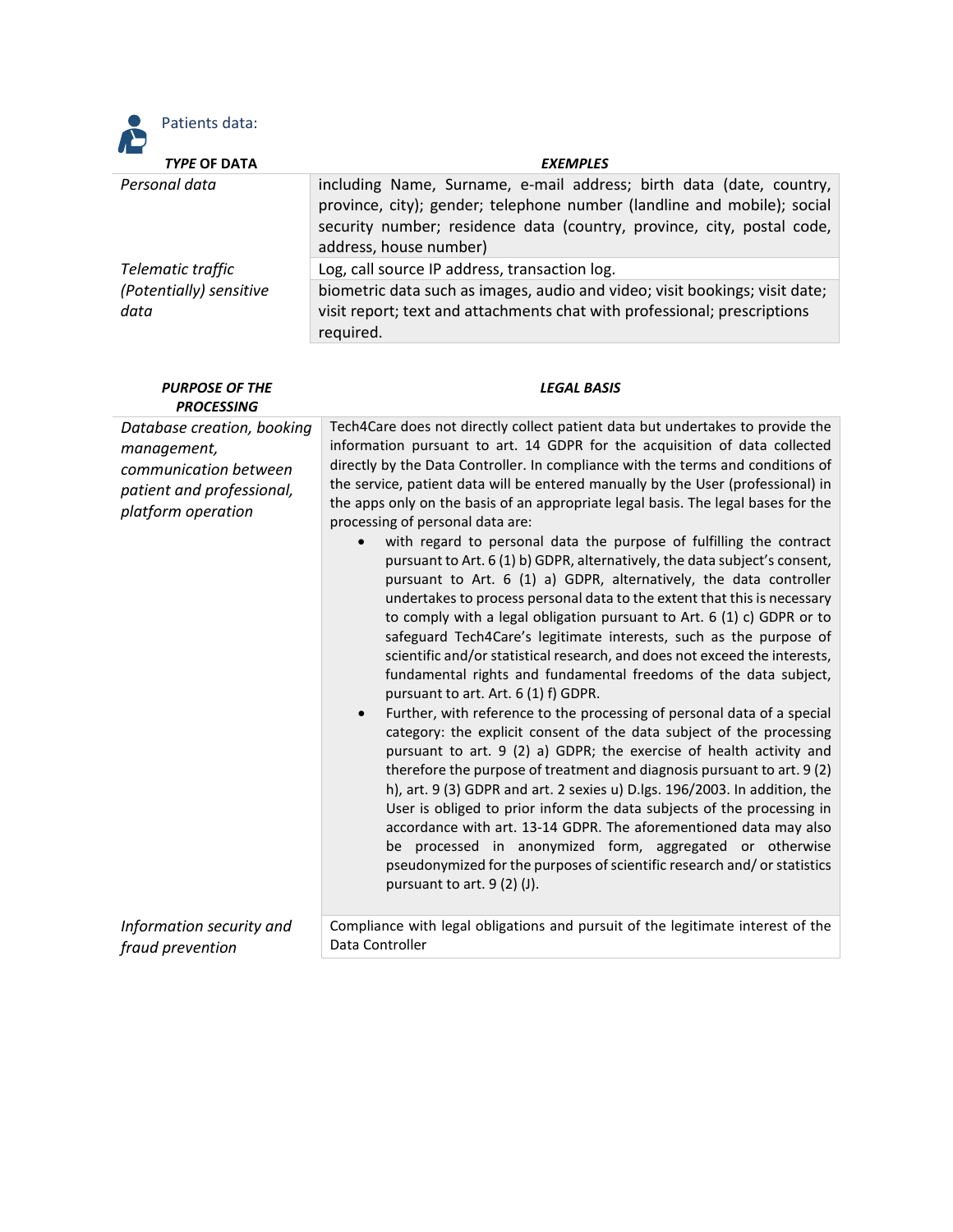#### **WHERE YOUR DATA ENDS (COMMUNICATION TO THIRD PARTIES, RECIPIENTS)**

In some cases your personal data may be disclosed to companies that carry out activities on our behalf, instructed to process the data in maximum security and in any case appointed Managers/ Sub Managers, among which we can include the cloud provider (Microsoft Azure, Netherlands).

Pursuant to art. 28 GDPR, Tech4Care and the Professional, as data controllers, use only data processors with sufficient guarantees to implement appropriate technical and organisational measures in such a way that the processing meets the requirements of the Regulation and guarantees the protection of the data subject's rights.

The data controller, as of now, pursuant to art. 28 (2) GDPR authorizes Tech4Care to appoint any subprocessors as recipients of data for the provision of the service, within the limits of this policy.

The categories of persons who may come into contact with the data collected through the use of the App and for whom the respective Data Processing Agreement has been concluded, directly or indirectly, belong to the following categories: consultants and managers of coordination and maintenance services, providers of technical development services, platforms for storing data in the cloud.

For an exhaustive list of the recipients involved, please send your request to: [tech4caresrl@pec.it](mailto:tech4caresrl@pec.it) The personal data collected are also processed by the staff of the Data Controller, who acts on the basis of specific instructions provided for the purposes and methods of the processing itself. Personnel employed in processing activities shall be subject to a specific NDA.

Under no circumstances it is planned to transfer to third countries not belonging to the European Union or not subject to the general principles of the GDPR. Your data will be protected by appropriate safeguards and security measures.

#### **HOW AND BY WHAT MEANS WE PROCESS YOUR DATA ACT**

We process your personal data in our offices, also in paper format, and at our cloud provider in digital format. We take all necessary technical and organisational measures to avoid problems of unauthorised access, disclosure, modification or destruction. For the management of the App we use cloud providers with datacenters located in the European Union. Only personnel authorised by Tech4Care are allowed to access the systems for processing or maintenance. No automatic decision systems are used, including profiling.



 $|0|$ 

#### **SECURITY MEASURES**

We undertake to protect the personal data processed and to take appropriate technical and organizational security measures to protect them from any unauthorized or illegal processing and from accidental loss, destruction or damage. These security measures are constantly updated in accordance with the latest technological developments.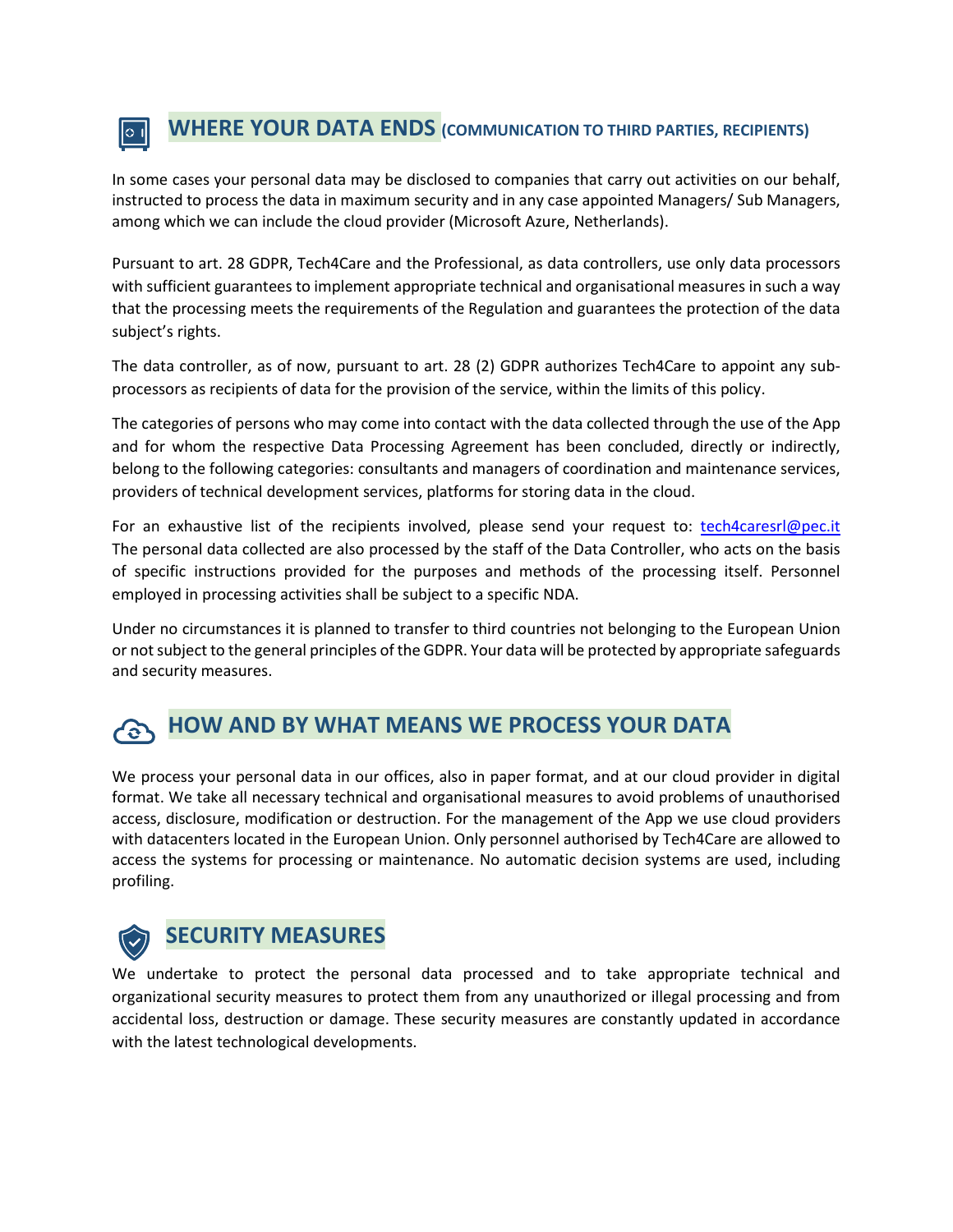

National rules on storage provide that your personal data continue to be stored for as long as necessary for the pursuit of the purposes set out above, unless the Law provides for a longer storage period. In the cases foreseen, after this period, Tech4Care will provide for their destruction.

#### $\overline{\phantom{a}}\phantom{a}$ **FROM WHOM WE RECEIVE YOUR DATA (DATA SOURCE)**

personal data subject to the processing activities by the Data Controller can be acquired by the professional and the patient through the App as regards the contents, or through commercial channels as regards the business data of the professional. If necessary for the purpose of the relationship with the interested party, we request to other public bodies or carry out research in public registers and/or databases.



#### **WHAT YOUR RIGHTS ARE (ARTT. 15-22 GDPR)**

You can directly request the Data Controller to view, correct, delete or limit the data we process and concern you. In some cases, you can also oppose or withdraw your consent to the processing; if technically possible, you also have the right to data portability and therefore at any time you can request a digital copy of the same. You may also apply for the right to be forgotten, but only for the processing for which we have requested your consent.

### **HOW YOU CAN EXERCISE YOUR RIGHTS**

You have the right to lodge a complaint with the Personal Data Protection Authority; further information is available at the web address: [https://www.garanteprivacy.it](https://www.garanteprivacy.it/) 

# **UPDATES**

The Information Notice is the tool provided by the Regulation to apply the principle of transparency and facilitate the management of the information that we process and that concerns you. As the processing methods, national or European legislation change, the information may be revised and integrated; in the event of major changes, notice will be given on the website and a new dissemination will be made.

If you have any doubts about the privacy deriving from this policy or about how the owner manages your personal data, please contact us at the following e-mail address[: tech4caresrl@pec.it](mailto:tech4caresrl@pec.it)



In our app we only use so-called "technical cookies", which allow us to recognize the user during the login phase. These data are not passed on to third parties.